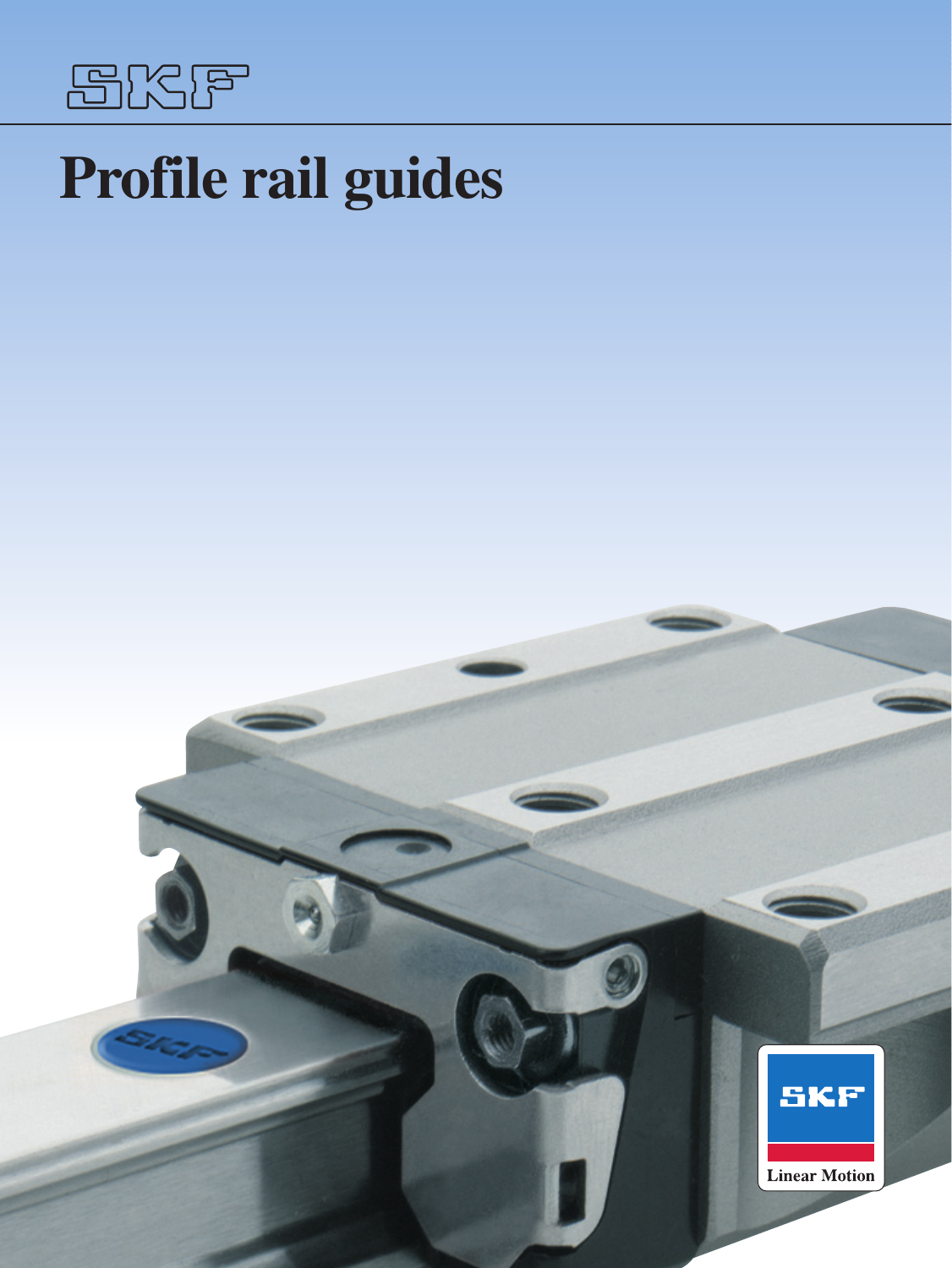# **Carriages overview**



- Carriages with and without ball chain
- ▶ High load capacities in all main directions and high moment load capacities
- High dynamic performances:  $v = 5$  m/s;  $a_{max} = 500$  m/s<sup>2</sup>
- Low noise, smooth, light running due to optimised ball recirculation and ideal ball chain geometry
- Long term lubrication system
- Lube ports with metal threads on all sides
- Full interchangeability due to standardized rail, with or without rail seal cover strip, for all carriage versions
- Wide range of accessories fully available
- ▶ SKF worldwide service network
- Improved rigidity under lift off and side loading conditions when additional mounting screws are used for the holes in the centre of the carriage
- System also available with surface protection as option
- Integrated all-round sealing
- Various preload classes
- ▶ Load carrying capacities 8% reduced if ball chain is used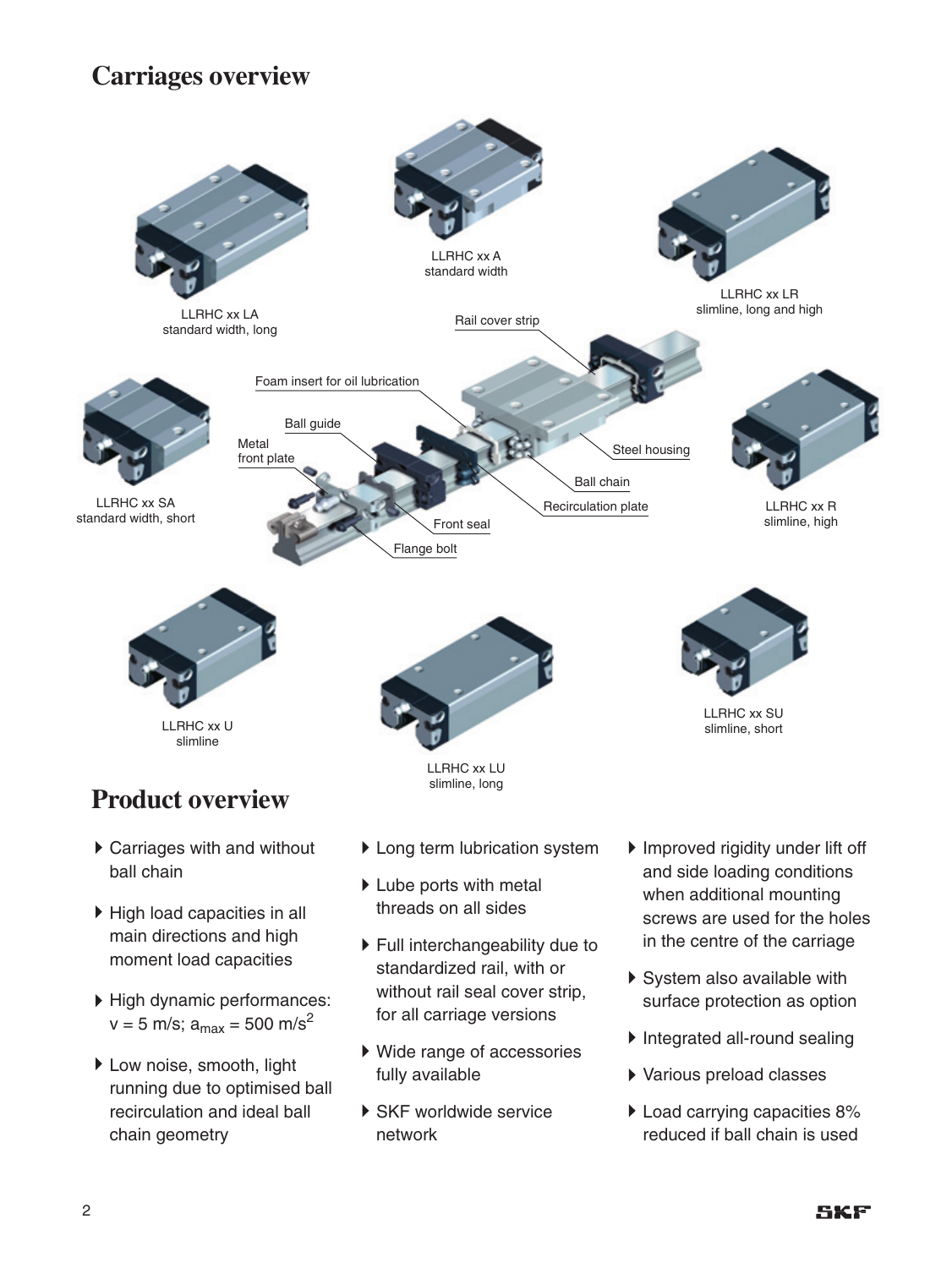# **Order code**

| <u>LLR HS 30 AB 2 T0 - 3820 P5 W2 C</u>                                                                                                                                                                                                                                                                                                                                                                                                                                                                                               |
|---------------------------------------------------------------------------------------------------------------------------------------------------------------------------------------------------------------------------------------------------------------------------------------------------------------------------------------------------------------------------------------------------------------------------------------------------------------------------------------------------------------------------------------|
|                                                                                                                                                                                                                                                                                                                                                                                                                                                                                                                                       |
| $HS =$ designation for a complete system<br>$HC =$ carriage only<br>$HR =$ rail only                                                                                                                                                                                                                                                                                                                                                                                                                                                  |
| Size: 15, 20, 25, 30, 35, 45 <sup>*</sup> ————————————————————                                                                                                                                                                                                                                                                                                                                                                                                                                                                        |
| Carriage type SA_, A_, LA_, SU_, U_, LU_, R_, LR___________<br>$B =$ ball retainer                                                                                                                                                                                                                                                                                                                                                                                                                                                    |
| Number of carriages per rail track <b>Constant of the Constant of Constant</b>                                                                                                                                                                                                                                                                                                                                                                                                                                                        |
| Preload classes T0, T1, T2 <sup>*</sup> , T3 <sup>*</sup>                                                                                                                                                                                                                                                                                                                                                                                                                                                                             |
| Rail length [mm] - and the contract of the contract of the contract of the contract of the contract of the contract of the contract of the contract of the contract of the contract of the contract of the contract of the con                                                                                                                                                                                                                                                                                                        |
| Accuracy class [for carriage and rail] - The Commission of the Commission of the Commission of the Commission<br>P001*, P01*, P1*, P3, P5                                                                                                                                                                                                                                                                                                                                                                                             |
| W1, W2                                                                                                                                                                                                                                                                                                                                                                                                                                                                                                                                |
| Accessories & Option symbols: —<br>$A =$ Joint rail track<br>= System with Bellows<br>B<br>C1 = Rail seal, mounting hole cover strip (plastic protective caps)<br>$C2$ = Rail seal, mounting hole cover strip (aluminium protective caps)<br>$=$ Rail according to drawing (e.g. customized E dimension, see dws.)<br>D<br>= Seal kit (two piece front seal & scraper plate, two per carriage)<br>Е<br>F<br>= Scraper plate (two per carriage)<br>$=$ Carriage mounted on rail<br>M<br>= Two piece front seal (two per carriage)<br>V |

**\***on request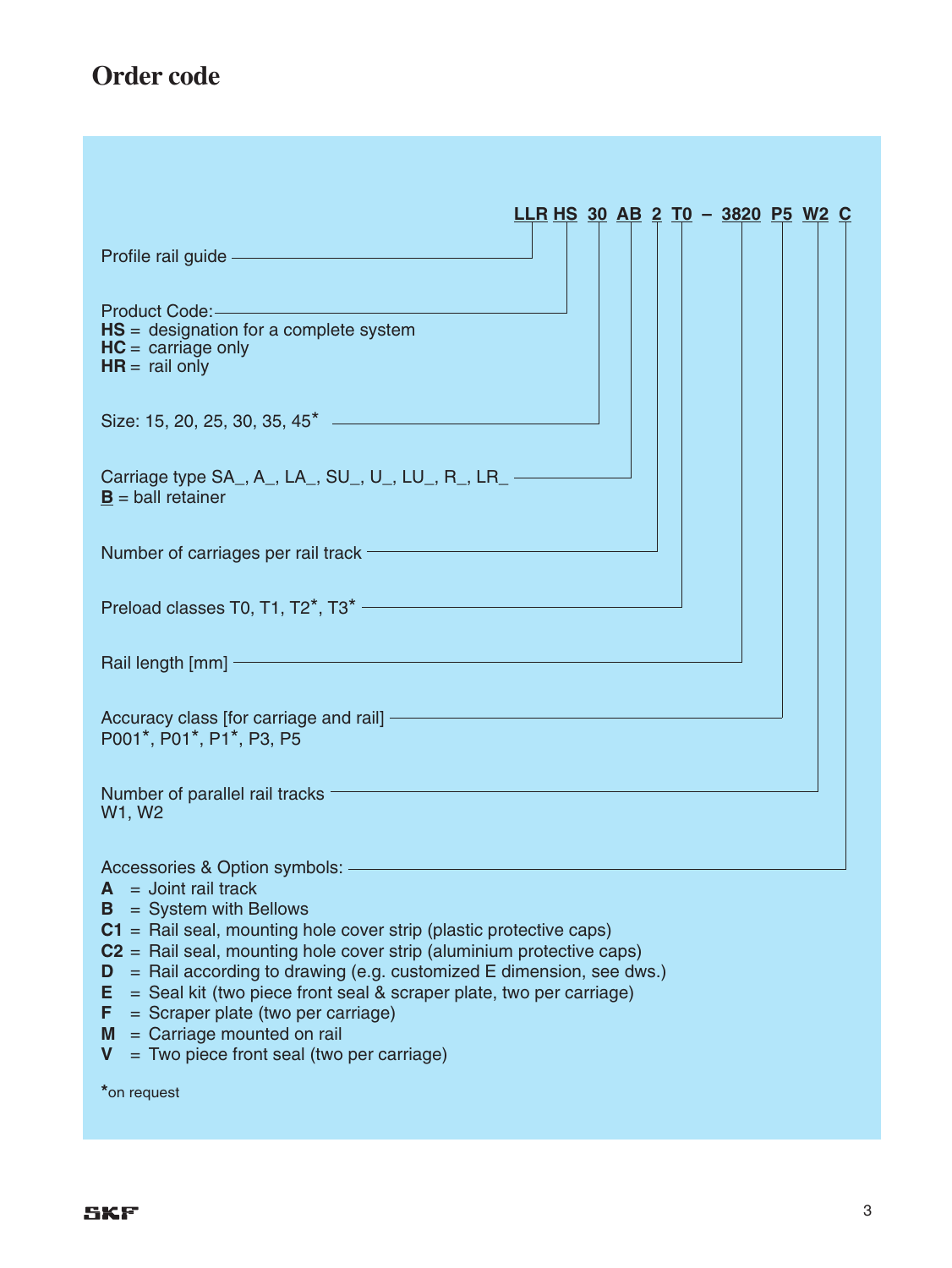# **LLRHS .. SA LLRHS .. A LLRHS .. LA**

| <b>Designations</b> | <b>Dimensions</b> |    |      |       |                |    |       |            |            |       |       |       |                |       |                |       |       |       |                |
|---------------------|-------------------|----|------|-------|----------------|----|-------|------------|------------|-------|-------|-------|----------------|-------|----------------|-------|-------|-------|----------------|
|                     | $W_1$             | W  | N    | L1    | L <sub>2</sub> | н  | $H_1$ | $H_4^{1)}$ | $H_a^{2)}$ | $H_3$ | $W_2$ | $L_3$ | L <sub>5</sub> | $W_3$ | H <sub>5</sub> | $L_6$ | $L_4$ | $H_8$ | H <sub>9</sub> |
|                     | mm                |    |      |       |                |    |       |            |            |       |       |       |                |       |                |       |       |       |                |
| <b>LLRHS 15 SA</b>  | 47                | 15 | 16.0 | 44.7  | 25.7           | 24 | 19.90 | 16.30      | 16.20      | 5.0   | 38    |       |                | 24.55 | 6.70           | 16.25 | 17.85 | 3.20  | 3.20           |
| <b>LLRHS 15 A</b>   | 47                | 15 | 16.0 | 58.2  | 39.2           | 24 | 19.90 | 16.30      | 16.20      | 5.0   | 38    | 30    | 26             | 24.55 | 6.70           | 8.00  | 9.60  | 3.20  | 3.20           |
| <b>LLRHS 15 LA</b>  | 47                | 15 | 16.0 | 72.6  | 53.6           | 24 | 19.90 | 16.30      | 16.20      | 5.0   | 38    | 30    | 26             | 24.55 | 6.70           | 15.20 | 16.80 | 3.20  | 3.20           |
|                     |                   |    |      |       |                |    |       |            |            |       |       |       |                |       |                |       |       |       |                |
| <b>LLRHS 20 SA</b>  | 63                | 20 | 21.5 | 57.3  | 31.9           | 30 | 25.35 | 20.75      | 20.55      | 6.0   | 53    | ٠     |                | 32.50 | 7.30           | 22.95 | 22.95 | 3.35  | 3.35           |
| <b>LLRHS 20 A</b>   | 63                | 20 | 21.5 | 75.0  | 49.6           | 30 | 25.35 | 20.75      | 20.55      | 6.0   | 53    | 40    | 35             | 32.50 | 7.30           | 11.80 | 11.80 | 3.35  | 3.35           |
| <b>LLRHS 20 LA</b>  | 63                | 20 | 21.5 | 91.0  | 65.6           | 30 | 25.35 | 20.75      | 20.55      | 6.0   | 53    | 40    | 35             | 32.50 | 7.30           | 19.80 | 19.80 | 3.35  | 3.35           |
|                     |                   |    |      |       |                |    |       |            |            |       |       |       |                |       |                |       |       |       |                |
| <b>LLRHS 25 SA</b>  | 70                | 23 | 23.5 | 66.4  | 38.6           | 36 | 29.90 | 24.45      | 24.25      | 7.5   | 57    |       |                | 38.30 | 11.50          | 25.35 | 26.50 | 5.50  | 5.50           |
| <b>LLRHS 25 A</b>   | 70                | 23 | 23.5 | 85.6  | 57.8           | 36 | 29.90 | 24.45      | 24.25      | 7.5   | 57    | 45    | 40             | 38.30 | 11.50          | 12.45 | 13.60 | 5.50  | 5.50           |
| <b>LLRHS 25 LA</b>  | 70                | 23 | 23.5 | 107.3 | 79.5           | 36 | 29.90 | 24.45      | 24.25      | 7.5   | 57    | 45    | 40             | 38.30 | 11.50 23.30    |       | 24.45 | 5.50  | 5.50           |
|                     |                   |    |      |       |                |    |       |            |            |       |       |       |                |       |                |       |       |       |                |
| <b>LLRHS 30 SA</b>  | 90                | 28 | 31.0 | 74.8  | 45.0           | 42 | 35.35 | 28.55      | 28.35      | 7.0   | 72    | ٠     |                | 48.40 | 14.60          | 28.80 | 30.50 | 6.05  | 6.05           |
| <b>LLRHS 30 A</b>   | 90                | 28 | 31.0 | 97.2  | 67.4           | 42 | 35.35 | 28.55      | 28.35      | 7.0   | 72    | 52    | 44             | 48.40 | 14.60          | 14.00 | 15.70 | 6.05  | 6.05           |
| <b>LLRHS 30 LA</b>  | 90                | 28 | 31.0 | 119.2 | 89.4           | 42 | 35.35 | 28.55      | 28.35      | 7.0   | 72    | 52    | 44             | 48.40 | 14.60          | 25.00 | 26.70 | 6.05  | 6.05           |
|                     |                   |    |      |       |                |    |       |            |            |       |       |       |                |       |                |       |       |       |                |
| <b>LLRHS 35 SA</b>  | 100               | 34 | 33.0 | 84.4  | 51.4           | 48 | 40.40 | 32.15      | 31.85      | 8.0   | 82    | ٠     |                | 58.00 | 17.35          | 32.70 | 34.20 | 6.90  | 6.90           |
| <b>LLRHS 35 A</b>   | 100               | 34 | 33.0 | 110.0 | 77.0           | 48 | 40.40 | 32.15      | 31.85      | 8.0   | 82    | 62    | 52             | 58.00 | 17.35          | 14.50 | 16.00 | 6.90  | 6.90           |
| <b>LLRHS 35 LA</b>  | 100               | 34 | 33.0 | 138.5 | 105.5          | 48 | 40.40 | 32.15      | 31.85      | 8.0   | 82    | 62    | 52             | 58.00 | 17.35          | 28.75 | 30.25 | 6.90  | 6.90           |
|                     |                   |    |      |       |                |    |       |            |            |       |       |       |                |       |                |       |       |       |                |
| LLRHS 45 A*         | 120               | 45 | 37.5 | 137.6 | 97.0           | 60 | 50.30 | 40.15      | 39.85      | 10.0  | 100   | 80    | 60             | 69.80 | 20.90          | 17.30 | 19.30 | 8.20  | 8.20           |
| LLRHS 45 LA*        | 120               | 45 | 37.5 | 174.1 | 133.5          | 60 | 50.30 | 40.15      | 39.85      | 10.0  | 100   | 80    | 60             | 69.80 | 20.90          | 35.50 | 37.50 | 8.20  | 8.20           |

<sup>1)</sup> With rail cover strip

2) Without rail cover strip

\* In preparation

| <b>Designations</b> |                | <b>Dimensions</b> |       |               |       |       |                        |           |     |              | <b>Basic load ratings</b> |             |          | <b>Mass</b> |
|---------------------|----------------|-------------------|-------|---------------|-------|-------|------------------------|-----------|-----|--------------|---------------------------|-------------|----------|-------------|
|                     | H <sub>6</sub> | H <sub>7</sub>    | $d_4$ | $M_1$         | $d_2$ | $d_3$ | $M_{2}$                | $E_{min}$ | E   | C            | $C_0$                     | $M_{0A/0B}$ | $M_{0C}$ |             |
|                     | mm             |                   |       |               |       |       |                        |           |     | $\mathsf{N}$ |                           | Nm          |          | kg          |
| <b>LLRHS 15 SA</b>  | ÷.             | 10.65             | 4.3   | M5x5.2        | 7.4   | 4.4   | M2.5-3.5 deep          | 10        | 60  | 5 4 0 0      | 8 100                     | 28          | 80       | 0.15        |
| <b>LLRHS 15 A</b>   | 4.4            | 10.65             | 4.3   | M5x5.2        | 7.4   | 4.4   | M2.5-3.5 deep          | 10        | 60  | 7800         | 13 500                    | 71          | 130      | 0.20        |
| <b>LLRHS 15 LA</b>  | 4.4            | 10.65             | 4.3   | M5x5.2        | 7.4   | 4.4   | M2.5-3.5 deep          | 10        | 60  | 10 000       | 20 000                    | 150         | 190      | 0.40        |
|                     |                |                   |       |               |       |       |                        |           |     |              |                           |             |          |             |
| <b>LLRHS 20 SA</b>  | $\sim$         | 13.35             | 5.3   | M6x7.7        | 9.4   | 6.0   | M <sub>3</sub> -5 deep | 10        | 60  | 12 400       | 13 600                    | 58          | 170      | 0.40        |
| <b>LLRHS 20 A</b>   | 5.2            | 13.35             | 5.3   | M6x7.7        | 9.4   | 6.0   | M <sub>3</sub> -5 deep | 10        | 60  | 18 800       | 24 400                    | 165         | 310      | 0.60        |
| <b>LLRHS 20 LA</b>  | 5.2            | 13.35             | 5.3   | M6x7.7        | 9.4   | 6.0   | M3-5 deep              | 10        | 60  | 24 400       | 35 200                    | 330         | 450      | 0.80        |
|                     |                |                   |       |               |       |       |                        |           |     |              |                           |             |          |             |
| <b>LLRHS 25 SA</b>  | $\sim$         | 15.55             | 6.7   | M8x9.3        | 11.0  | 7.0   | M <sub>3</sub> -5 deep | 10        | 60  | 15 900       | 18 200                    | 94          | 260      | 0.60        |
| <b>LLRHS 25 A</b>   | 7.0            | 15.55             | 6.7   | M8x9.3        | 11.0  | 7.0   | M3-5 deep              | 10        | 60  | 22 800       | 30 400                    | 240         | 430      | 0.80        |
| <b>LLRHS 25 LA</b>  | 7.0            | 15.55             | 6.7   | M8x9.3        | 11.0  | 7.0   | M <sub>3</sub> -5 deep | 10        | 60  | 30 400       | 45 500                    | 510         | 650      | 1.15        |
|                     |                |                   |       |               |       |       |                        |           |     |              |                           |             |          |             |
| <b>LLRHS 30 SA</b>  | ÷.             | 17.35             | 8.5   | M10x11.0      | 15.0  | 9.0   | M <sub>3</sub> -5 deep | 12        | 80  | 22 100       | 24 800                    | 150         | 430      | 0.95        |
| LLRHS 30 A          | 7.9            | 17.35             | 8.5   | M10x11.0      | 15.0  | 9.0   | M3-5 deep              | 12        | 80  | 31 700       | 41 300                    | 380         | 720      | 1.20        |
| <b>LLRHS 30 LA</b>  | 7.9            | 17.35             | 8.5   | M10x11.0      | 15.0  | 9.0   | M3-5 deep              | 12        | 80  | 40 000       | 57 800                    | 715         | 1 0 0 0  | 1.70        |
|                     |                |                   |       |               |       |       |                        |           |     |              |                           |             |          |             |
| <b>LLRHS 35 SA</b>  | ÷.             | 20.5              | 8.5   | M10x12.0 15.0 |       | 9.0   | M <sub>3</sub> -5 deep | 12        | 80  | 29 300       | 32 400                    | 220         | 700      | 1.40        |
| <b>LLRHS 35 A</b>   | 10.2           | 20.5              | 8.5   | M10x12.0      | 15.0  | 9.0   | M3-5 deep              | 12        | 80  | 41 900       | 54 000                    | 565         | 1 1 6 0  | 1.75        |
| <b>LLRHS 35 LA</b>  | 10.2           | 20.5              | 8.5   | M10x12.0 15.0 |       | 9.0   | M <sub>3</sub> -5 deep | 12        | 80  | 55 600       | 81 000                    | 1 2 1 5     | 1 740    | 2.55        |
|                     |                |                   |       |               |       |       |                        |           |     |              |                           |             |          |             |
| LLRHS 45 A*         | 14.4           | 23.50             | 10.4  | M12x15.0      | 20.0  | 14.0  | M4-7 deep              | 16        | 105 | 68 100       | 85 700                    | 1 1 3 0     | 2 3 1 0  | 3.00        |
| LLRHS 45 LA*        | 12.4           | 23.50             | 10.4  | M12x15.0      | 20.0  | 14.0  | M4-7 deep              | 16        | 105 | 90 400       | 128 500                   | 2 4 2 5     | 3 4 7 0  | 4.30        |

\* In preparation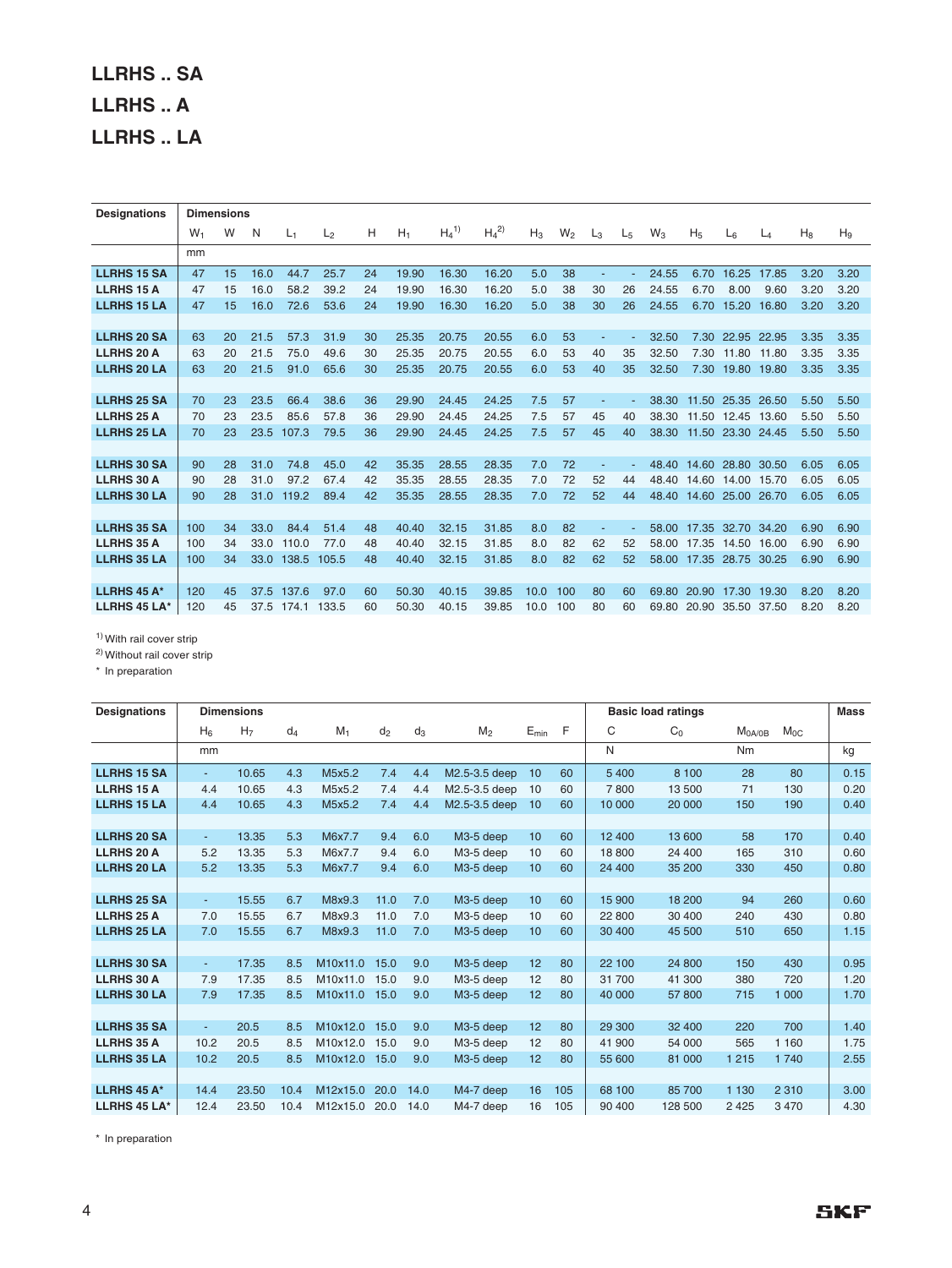**LLRHS .. SA LLRHS .. A LLRHS .. LA**





- **a)** For O-ring Size 15: Ø 4 x 1.0 (mm) Size 20-35: Ø 5 x 1.0 (mm) Open lube bore as required.
- **b)** Lube nipple, size 15 and 20: Funnel-type nipple Type A – Thread size M3, DIN 3405  $B_2 = 1.6$  mm Size 25 to 35: AM 6 DIN 71412  $B_2 = 9.5$  mm

Connection possible at all sides.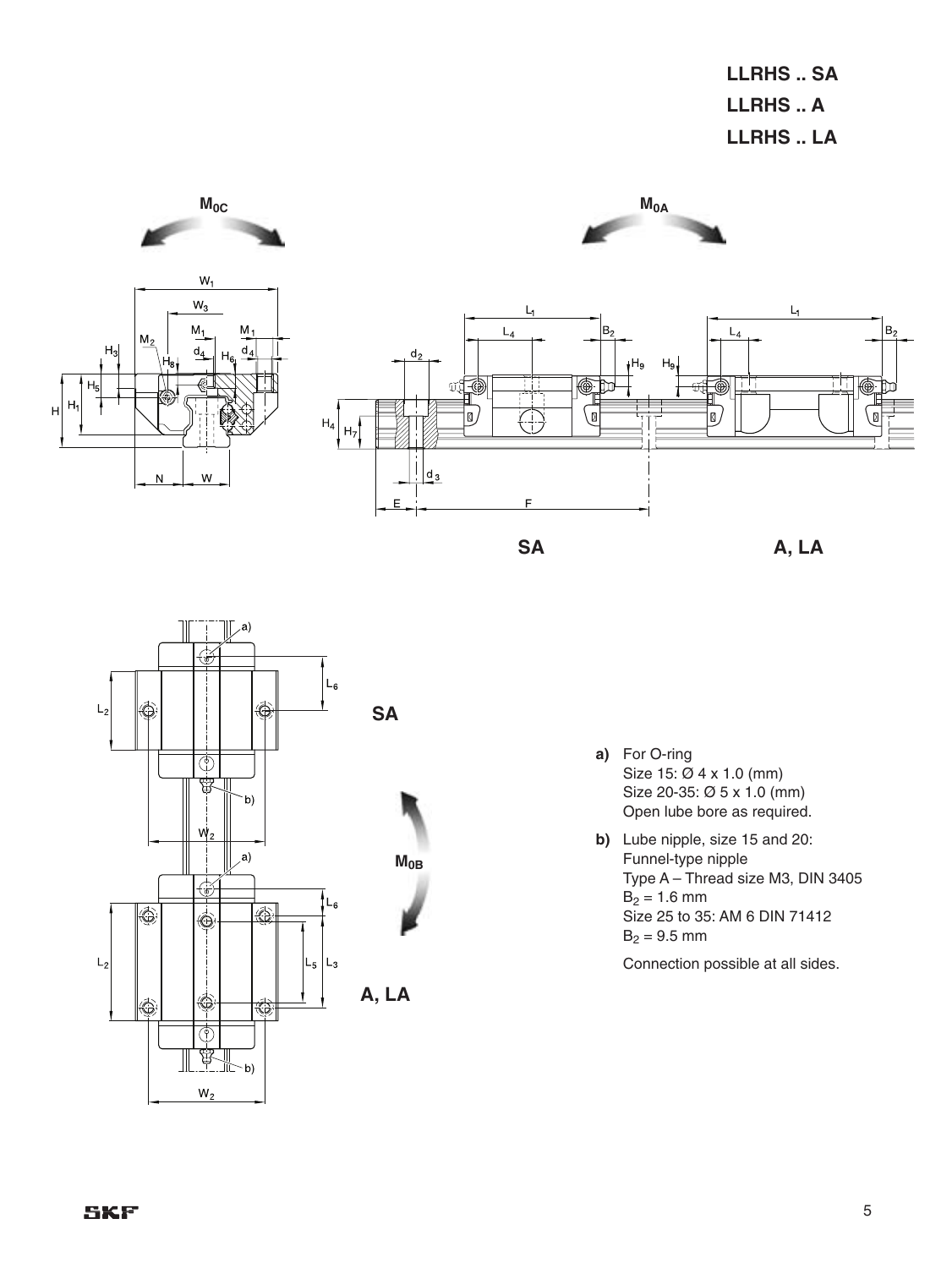# **LLRHS .. SU LLRHS .. U LLRHS .. LU**

| <b>Designations</b> | <b>Dimensions</b> |    |      |                |                |    |       |            |         |       |       |                          |       |                |                |       |       |                |
|---------------------|-------------------|----|------|----------------|----------------|----|-------|------------|---------|-------|-------|--------------------------|-------|----------------|----------------|-------|-------|----------------|
|                     | $W_1$             | W  | N    | L <sub>1</sub> | L <sub>2</sub> | H  | $H_1$ | $H_4^{1)}$ | $H_4^2$ | $H_3$ | $W_2$ | $L_3$                    | $W_3$ | H <sub>5</sub> | L <sub>6</sub> | $L_4$ | $H_8$ | H <sub>9</sub> |
|                     | mm                |    |      |                |                |    |       |            |         |       |       |                          |       |                |                |       |       |                |
| <b>LLRHS 15 SU</b>  | 34                | 15 | 9.5  | 44.7           | 25.7           | 24 | 19.90 | 16.30      | 16.20   | 5.0   | 26    | ٠                        | 24.55 | 6.70           | 16.25          | 17.85 | 3.20  | 3.20           |
| <b>LLRHS 15 U</b>   | 34                | 15 | 9.5  | 58.2           | 39.2           | 24 | 19.90 | 16.30      | 16.20   | 5.0   | 26    | 26                       | 24.55 | 6.70           | 10.00          | 11.60 | 3.20  | 3.20           |
| <b>LLRHS 15 LU</b>  | 34                | 15 | 9.5  | 72.6           | 53.6           | 24 | 19.90 | 16.30      | 16.20   | 5.0   | 26    | 26                       | 24.55 | 6.70           | 17.20          | 18.80 | 3.20  | 3.20           |
|                     |                   |    |      |                |                |    |       |            |         |       |       |                          |       |                |                |       |       |                |
| <b>LLRHS 20 SU</b>  | 44                | 20 | 12.0 | 57.3           | 31.9           | 30 | 25.35 | 20.75      | 20.55   | 6.0   | 32    | ٠                        | 32.50 | 7.30           | 22.95          | 22.95 | 3.35  | 3.35           |
| <b>LLRHS 20 U</b>   | 44                | 20 | 12.0 | 75.0           | 49.6           | 30 | 25.35 | 20.75      | 20.55   | 6.0   | 32    | 36                       | 32.50 | 7.30           | 13.80          | 13.80 | 3.35  | 3.35           |
| <b>LLRHS 20 LU</b>  | 44                | 20 | 12.0 | 91.0           | 65.6           | 30 | 25.35 | 20.75      | 20.55   | 6.0   | 32    | 50                       | 32.50 | 7.30           | 14.80          | 14.80 | 3.35  | 3.35           |
|                     |                   |    |      |                |                |    |       |            |         |       |       |                          |       |                |                |       |       |                |
| <b>LLRHS 25 SU</b>  | 48                | 23 | 12.5 | 66.4           | 38.6           | 36 | 29.90 | 24.45      | 24.25   | 7.5   | 35    | ٠                        | 38.30 | 11.50          | 25.35          | 26.50 | 5.50  | 5.50           |
| <b>LLRHS 25 U</b>   | 48                | 23 | 12.5 | 85.6           | 57.8           | 36 | 29.90 | 24.45      | 24.25   | 7.5   | 35    | 35                       | 38.30 | 11.50          | 17.45          | 18.60 | 5.50  | 5.50           |
| <b>LLRHS 25 LU</b>  | 48                | 23 | 12.5 | 107.3          | 79.5           | 36 | 29.90 | 24.45      | 24.25   | 7.5   | 35    | 50                       | 38.30 | 11.50          | 20.80          | 21.95 | 5.50  | 5.50           |
|                     |                   |    |      |                |                |    |       |            |         |       |       |                          |       |                |                |       |       |                |
| <b>LLRHS 30 SU</b>  | 60                | 28 | 16.0 | 74.8           | 45.0           | 42 | 35.35 | 28.55      | 28.35   | 7.0   | 40    | ٠                        | 48.40 | 14.60          | 28.80          | 30.50 | 6.05  | 6.05           |
| LLRHS 30 U          | 60                | 28 | 16.0 | 97.2           | 67.4           | 42 | 35.35 | 28.55      | 28.35   | 7.0   | 40    | 40                       | 48.40 | 14.60          | 20.00          | 21.70 | 6.05  | 6.05           |
| <b>LLRHS 30 LU</b>  | 60                | 28 | 16.0 | 119.2          | 89.4           | 42 | 35.35 | 28.55      | 28.35   | 7.0   | 40    | 60                       | 48.40 | 14.60          | 21.00          | 22.70 | 6.05  | 6.05           |
|                     |                   |    |      |                |                |    |       |            |         |       |       |                          |       |                |                |       |       |                |
| <b>LLRHS 35 SU</b>  | 70                | 34 | 18.0 | 84.4           | 51.4           | 48 | 40.40 | 32.15      | 31.85   | 8.0   | 50    | $\overline{\phantom{a}}$ | 58.00 | 17.35          | 32.70          | 34.20 | 6.90  | 6.90           |
| <b>LLRHS 35 U</b>   | 70                | 34 | 18.0 | 110.0          | 77.0           | 48 | 40.40 | 32.15      | 31.85   | 8.0   | 50    | 50                       | 58.00 | 17.35          | 20.50          | 22.00 | 6.90  | 6.90           |
| <b>LLRHS 35 LU</b>  | 70                | 34 | 18.0 | 138.5          | 105.5          | 48 | 40.40 | 32.15      | 31.85   | 8.0   | 50    | 72                       | 58.00 | 17.35          | 23.75          | 25.25 | 6.90  | 6.90           |
|                     |                   |    |      |                |                |    |       |            |         |       |       |                          |       |                |                |       |       |                |
| LLRHS 45 U*         | 86                | 45 | 20.5 | 137.6          | 97.0           | 60 | 50.30 | 40.15      | 39.85   | 10.0  | 60    | 60                       | 69.80 | 20.90          | 27.30          | 29.30 | 8.20  | 8.20           |
| LLRHS 45 LU*        | 86                | 45 | 20.5 | 174.1          | 133.5          | 60 | 50.30 | 40.15      | 39.85   | 10.0  | 60    | 80                       | 69.80 | 20.90          | 35.50          | 37.50 | 8.20  | 8.20           |

<sup>1)</sup> With rail cover strip

2) Without rail cover strip

\* In preparation

| <b>Designations</b> | <b>Dimensions</b><br><b>Basic load ratings</b> |          |                |       |                        |           |     |         |         |             |          | <b>Mass</b> |
|---------------------|------------------------------------------------|----------|----------------|-------|------------------------|-----------|-----|---------|---------|-------------|----------|-------------|
|                     | H <sub>7</sub>                                 | $M_1$    | d <sub>2</sub> | $d_3$ | M <sub>2</sub>         | $E_{min}$ | F   | C       | $C_0$   | $M_{0A/0B}$ | $M_{0C}$ |             |
|                     | mm                                             |          |                |       |                        |           |     | N       |         | <b>Nm</b>   |          | kg          |
| <b>LLRHS 15 SU</b>  | 10.65                                          | M4x6.0   | 7.4            | 4.4   | M2.5-3.5 deep          | 10        | 60  | 5 4 0 0 | 8 100   | 28          | 80       | 0.10        |
| <b>LLRHS 15 U</b>   | 10.65                                          | M4x6.0   | 7.4            | 4.4   | M2.5-3.5 deep          | 10        | 60  | 7800    | 13 500  | 71          | 130      | 0.15        |
| <b>LLRHS 15 LU</b>  | 10.65                                          | M4x6.0   | 7.4            | 4.4   | M2.5-3.5 deep          | 10        | 60  | 10 000  | 20 200  | 150         | 190      | 0.20        |
|                     |                                                |          |                |       |                        |           |     |         |         |             |          |             |
| <b>LLRHS 20 SU</b>  | 13.35                                          | M5x7.5   | 9.4            | 6.0   | M3-5 deep              | 10        | 60  | 12 400  | 13 600  | 58          | 170      | 0.40        |
| <b>LLRHS 20 U</b>   | 13.55                                          | M5x7.5   | 9.4            | 6.0   | M3-5 deep              | 10        | 60  | 18 800  | 24 400  | 165         | 310      | 0.50        |
| <b>LLRHS 20 LU</b>  | 13.35                                          | M5x7.5   | 9.4            | 6.0   | M3-5 deep              | 10        | 60  | 24 400  | 35 200  | 330         | 450      | 0.65        |
|                     |                                                |          |                |       |                        |           |     |         |         |             |          |             |
| <b>LLRHS 25 SU</b>  | 15.55                                          | M6x9.0   | 11.0           | 7.0   | M <sub>3</sub> -5 deep | 10        | 60  | 15 900  | 18 200  | 94          | 260      | 0.55        |
| <b>LLRHS 25 U</b>   | 15.55                                          | M6x9.0   | 11.0           | 7.0   | M <sub>3</sub> -5 deep | 10        | 60  | 22 800  | 30 400  | 240         | 430      | 0.70        |
| <b>LLRHS 25 LU</b>  | 15.55                                          | M6x9.0   | 11.0           | 7.0   | M3-5 deep              | 10        | 60  | 30 400  | 45 500  | 510         | 650      | 0.90        |
|                     |                                                |          |                |       |                        |           |     |         |         |             |          |             |
| <b>LLRHS 30 SU</b>  | 17.35                                          | M8x12.0  | 15.0           | 9.0   | M3-5 deep              | 12        | 80  | 22 100  | 24 800  | 150         | 430      | 0.75        |
| LLRHS 30 U          | 17.35                                          | M8x12.0  | 15.0           | 9.0   | M3-5 deep              | 12        | 80  | 31 700  | 41 300  | 380         | 720      | 1.00        |
| <b>LLRHS 30 LU</b>  | 17.35                                          | M8x12.0  | 15.0           | 9.0   | M3-5 deep              | 12        | 80  | 40 000  | 57 800  | 715         | 1 0 0 0  | 1.30        |
|                     |                                                |          |                |       |                        |           |     |         |         |             |          |             |
| <b>LLRHS 35 SU</b>  | 20.5                                           | M8x13.0  | 15.0           | 9.0   | M3-5 deep              | 12        | 80  | 29 300  | 32 400  | 220         | 700      | 1.10        |
| LLRHS 35 U          | 20.5                                           | M8x13.0  | 15.0           | 9.0   | M3-5 deep              | 12        | 80  | 41 900  | 54 000  | 565         | 1 1 6 0  | 1.40        |
| <b>LLRHS 35 LU</b>  | 20.5                                           | M8x13.0  | 15.0           | 9.0   | M3-5 deep              | 12        | 80  | 55 600  | 81 000  | 1 2 1 5     | 1 740    | 2.00        |
|                     |                                                |          |                |       |                        |           |     |         |         |             |          |             |
| <b>LLRHS 45 U*</b>  | 23.50                                          | M10x18.0 | 20.0           | 14.0  | M4-7 deep              | 16        | 105 | 68 100  | 85 700  | 1 1 3 0     | 2 3 1 0  | 2.40        |
| LLRHS 45 LU*        | 23.50                                          | M10x18.0 | 20.0           | 14.0  | M4-7 deep              | 16        | 105 | 90 400  | 128 500 | 2 4 2 5     | 3 4 7 0  | 3.20        |

\* In preparation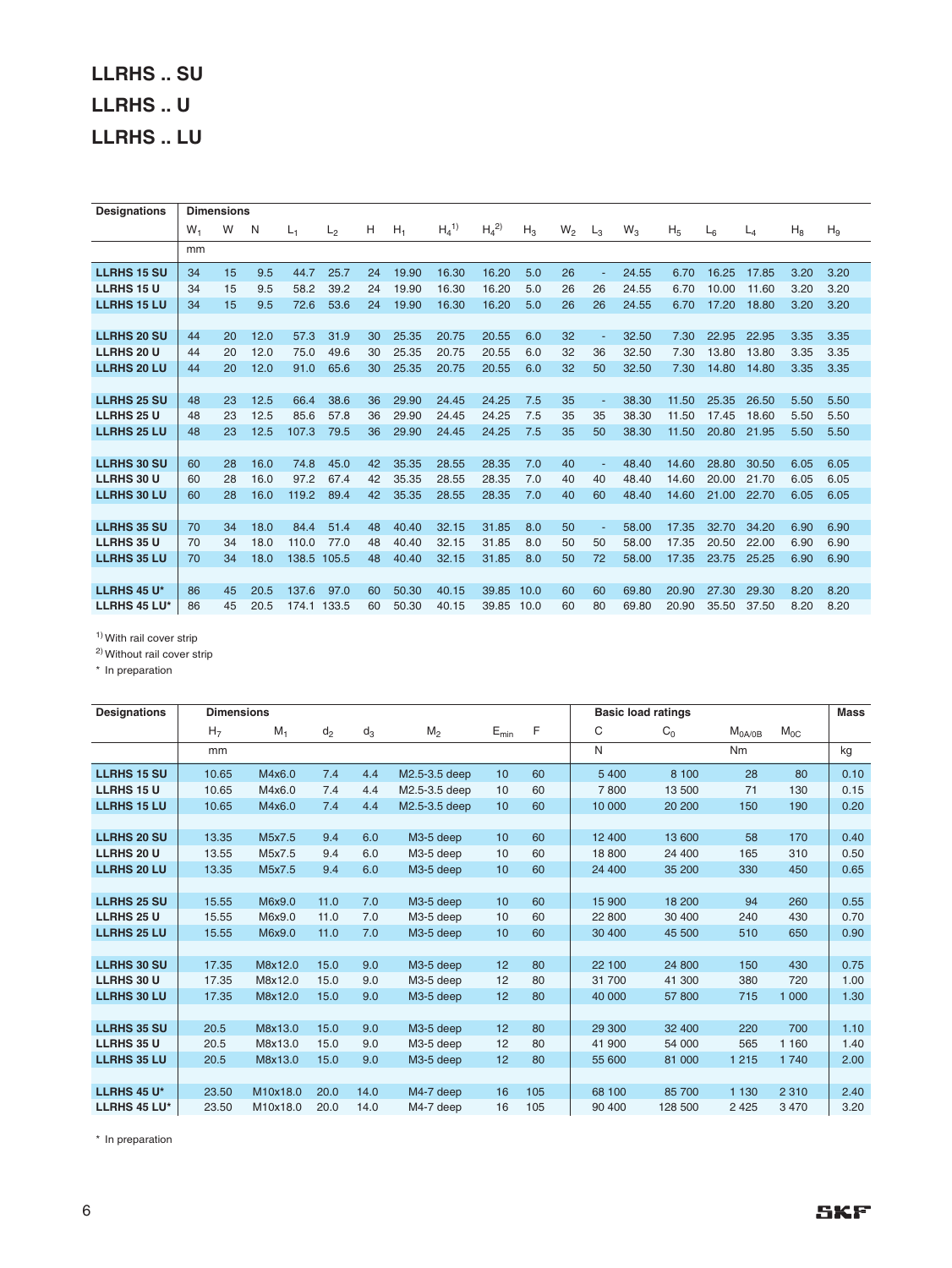**LLRHS .. SU LLRHS .. U LLRHS .. LU** 







**SU U, LU**







- **a)** For O-ring Size 15: Ø 4 x 1.0 (mm) Size 20-35: Ø 5 x 1.0 (mm) Open lube bore as required.
- **b)** Lube nipple, size 15 and 20: Funnel-type nipple Type A – Thread size M3, DIN 3405  $B_2 = 1.6$  mm Size 25 to 35: AM 6 DIN 71412  $B_2 = 9.5$  mm

Connection possible at all sides.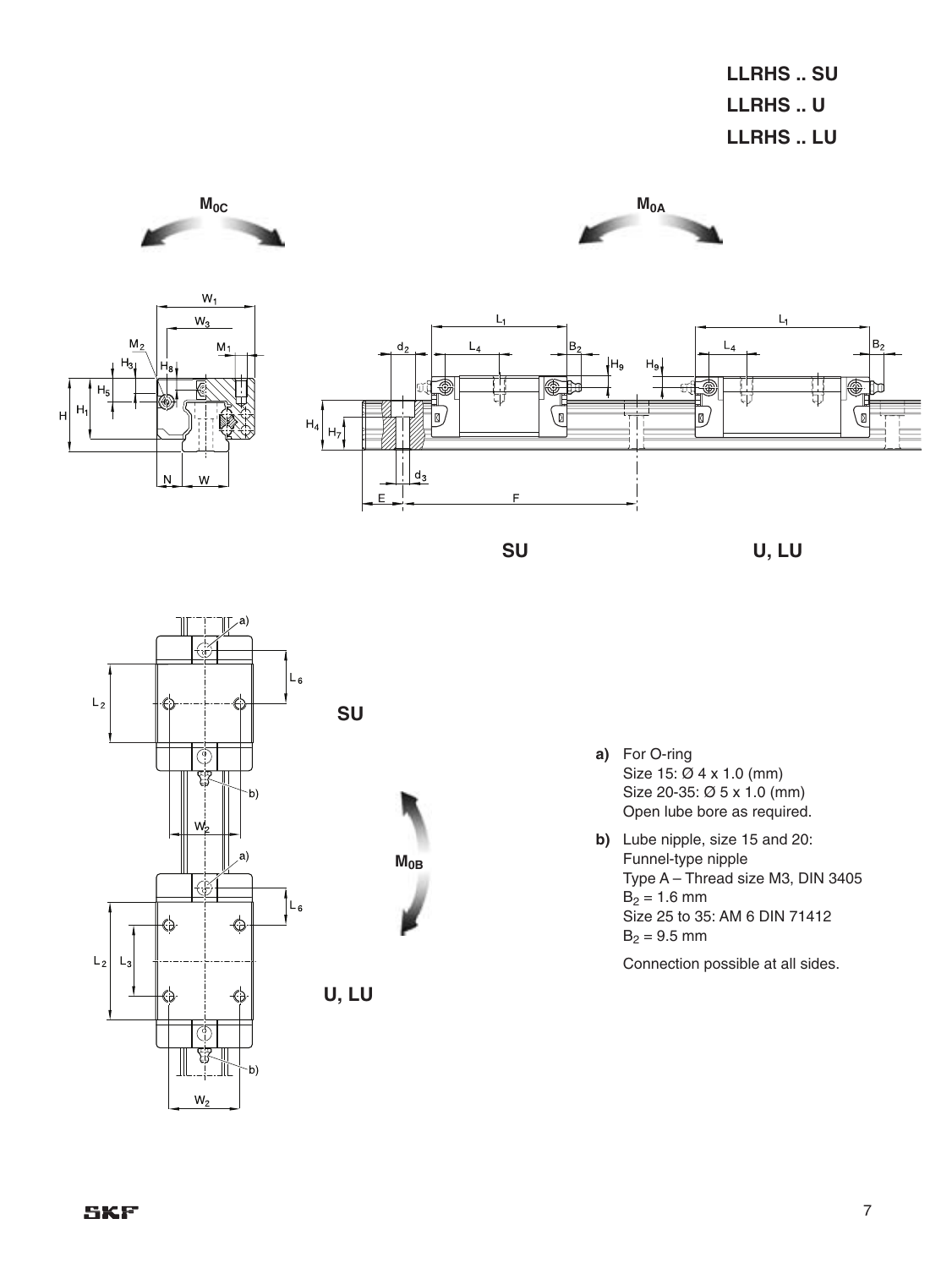# **LLRHS .. R LLRHS .. LR**

| <b>Designations</b> | <b>Dimensions</b> |    |      |       |                |    |       |            |            |       |       |       |       |                |                |       |       |                |
|---------------------|-------------------|----|------|-------|----------------|----|-------|------------|------------|-------|-------|-------|-------|----------------|----------------|-------|-------|----------------|
|                     | $W_1$             | W  | N    | $L_1$ | L <sub>2</sub> | H  | $H_1$ | $H_a^{1)}$ | $H_4^{2)}$ | $H_3$ | $W_2$ | $L_3$ | $W_3$ | H <sub>5</sub> | L <sub>6</sub> | $L_4$ | $H_8$ | H <sub>9</sub> |
|                     | mm                |    |      |       |                |    |       |            |            |       |       |       |       |                |                |       |       |                |
| <b>LLRHS 15 R</b>   | 34                | 15 | 9.5  | 58.2  | 39.2           | 28 | 23.90 | 16.30      | 16.20      | 5.0   | 26    | 26    | 24.55 | 10.70          | 10.00          | 11.60 | 7.20  | 7.20           |
|                     |                   |    |      |       |                |    |       |            |            |       |       |       |       |                |                |       |       |                |
| <b>LLRHS 25 R</b>   | 48                | 23 | 12.5 | 85.6  | 57.8           | 40 | 33.90 | 24.45      | 24.25      | 7.5   | 35    | 35    | 38.30 | 15.50          | 17.45          | 18.60 | 9.50  | 9.50           |
| <b>LLRHS 25 LR</b>  | 48                | 23 | 12.5 | 107.3 | 79.5           | 40 | 33.90 | 24.45      | 24.25      | 7.5   | 35    | 50    | 38.30 | 15.50          | 20.80          | 21.95 | 9.50  | 9.50           |
|                     |                   |    |      |       |                |    |       |            |            |       |       |       |       |                |                |       |       |                |
| <b>LLRHS 30 R</b>   | 60                | 28 | 16.0 | 97.2  | 67.4           | 45 | 38.35 | 28.55      | 28.35      | 7.0   | 40    | 40    | 48.40 | 17.60          | 20.00          | 21.70 | 9.05  | 9.05           |
| <b>LLRHS 30 LR</b>  | 60                | 28 | 16.0 | 119.2 | 89.4           | 45 | 38.35 | 28.55      | 28.35      | 7.0   | 40    | 60    | 48.40 | 17.60          | 21.00          | 22.70 | 9.05  | 9.05           |
|                     |                   |    |      |       |                |    |       |            |            |       |       |       |       |                |                |       |       |                |
| <b>LLRHS 35 R</b>   | 70                | 34 | 18.0 | 110.0 | 77.0           | 55 | 47.40 | 32.15      | 31.85      | 8.0   | 50    | 50    | 58.00 | 24.35          | 20.50          | 22.00 | 13.90 | 13.90          |
| <b>LLRHS 35 LR</b>  | 70                | 34 | 18.0 | 138.5 | 105.5          | 55 | 47.40 | 32.15      | 31.85      | 8.0   | 50    | 72    | 58.00 | 24.35          | 23.75          | 25.25 | 13.90 | 13.90          |
|                     |                   |    |      |       |                |    |       |            |            |       |       |       |       |                |                |       |       |                |
| LLRHS 45 R*         | 86                | 45 | 20.5 | 137.6 | 97.0           | 70 | 60.30 | 40.15      | 39.85      | 10.0  | 60    | 60    | 69.80 | 30.90          | 27.30          | 29.30 | 18.20 | 18.20          |
| LLRHS 45 LR*        | 86                | 45 | 20.5 | 174.1 | 133.5          | 70 | 60.30 | 40.15      | 39.85      | 10.0  | 60    | 80    | 69.80 | 30.90          | 35.50          | 37.50 | 18.20 | 18.20          |
|                     |                   |    |      |       |                |    |       |            |            |       |       |       |       |                |                |       |       |                |
|                     |                   |    |      |       |                |    |       |            |            |       |       |       |       |                |                |       |       |                |
|                     |                   |    |      |       |                |    |       |            |            |       |       |       |       |                |                |       |       |                |
|                     |                   |    |      |       |                |    |       |            |            |       |       |       |       |                |                |       |       |                |
|                     |                   |    |      |       |                |    |       |            |            |       |       |       |       |                |                |       |       |                |
|                     |                   |    |      |       |                |    |       |            |            |       |       |       |       |                |                |       |       |                |
|                     |                   |    |      |       |                |    |       |            |            |       |       |       |       |                |                |       |       |                |
|                     |                   |    |      |       |                |    |       |            |            |       |       |       |       |                |                |       |       |                |
|                     |                   |    |      |       |                |    |       |            |            |       |       |       |       |                |                |       |       |                |

<sup>1)</sup> With rail cover strip

2) Without rail cover strip

\* In preparation

| <b>Designations</b> | <b>Dimensions</b> |          |       |                         |               |    |     | <b>Basic load ratings</b> |         |             |          | <b>Mass</b> |
|---------------------|-------------------|----------|-------|-------------------------|---------------|----|-----|---------------------------|---------|-------------|----------|-------------|
|                     | H <sub>7</sub>    | $M_1$    | $d_2$ | $d_3$<br>M <sub>2</sub> |               |    | F   | C                         | $C_0$   | $M_{0A/0B}$ | $M_{0C}$ |             |
|                     | mm                |          |       |                         |               |    |     | $\mathsf{N}$              |         | Nm          |          | kg          |
| <b>LLRHS 15 R</b>   | 10.65             | M4x6.0   | 7.4   | 4.4                     | M2.5-3.5 deep | 10 | 60  | 7800                      | 13 500  | 71          | 130      | 0.20        |
|                     |                   |          |       |                         |               |    |     |                           |         |             |          |             |
| <b>LLRHS 25 R</b>   | 15.55             | M6x9.0   | 11.0  | 7.0                     | M3-5 deep     | 10 | 60  | 22 800                    | 30 400  | 240         | 430      | 0.75        |
| <b>LLRHS 25 LR</b>  | 15.55             | M6x9.0   | 11.0  | 7.0                     | M3-5 deep     | 10 | 60  | 30 400                    | 45 500  | 510         | 650      | 1.00        |
|                     |                   |          |       |                         |               |    |     |                           |         |             |          |             |
| <b>LLRHS 30 R</b>   | 17.35             | M8x12.0  | 15.0  | 9.0                     | M3-5 deep     | 12 | 80  | 31 700                    | 41 300  | 380         | 720      | 1.10        |
| <b>LLRHS 30 LR</b>  | 17.35             | M8x12.0  | 15.0  | 9.0                     | M3-5 deep     | 12 | 80  | 40 000                    | 57 800  | 715         | 1 0 0 0  | 1.45        |
|                     |                   |          |       |                         |               |    |     |                           |         |             |          |             |
| <b>LLRHS 35 R</b>   | 20.85             | M8x13.0  | 15.0  | 9.0                     | M3-5 deep     | 12 | 80  | 41 900                    | 54 000  | 565         | 1 1 6 0  | 1.70        |
| <b>LLRHS 35 LR</b>  | 20.85             | M8x13.0  | 15.0  | 9.0                     | M3-5 deep     | 12 | 80  | 55 600                    | 81 000  | 1 2 1 5     | 1740     | 2.40        |
|                     |                   |          |       |                         |               |    |     |                           |         |             |          |             |
| LLRHS 45 R*         | 23.50             | M10x18.0 | 20.0  | 14.0                    | M4-7 deep     | 16 | 105 | 68 100                    | 85 700  | 1 1 3 0     | 2 3 1 0  | 3.00        |
| LLRHS 45 LR*        | 23.50             | M10x18.0 | 20.0  | 14.0                    | M4-7 deep     | 16 | 105 | 90 400                    | 128 500 | 2 4 2 5     | 3 4 7 0  | 4.10        |
|                     |                   |          |       |                         |               |    |     |                           |         |             |          |             |
|                     |                   |          |       |                         |               |    |     |                           |         |             |          |             |
|                     |                   |          |       |                         |               |    |     |                           |         |             |          |             |
|                     |                   |          |       |                         |               |    |     |                           |         |             |          |             |
|                     |                   |          |       |                         |               |    |     |                           |         |             |          |             |
|                     |                   |          |       |                         |               |    |     |                           |         |             |          |             |
|                     |                   |          |       |                         |               |    |     |                           |         |             |          |             |
|                     |                   |          |       |                         |               |    |     |                           |         |             |          |             |
|                     |                   |          |       |                         |               |    |     |                           |         |             |          |             |

\* In preparation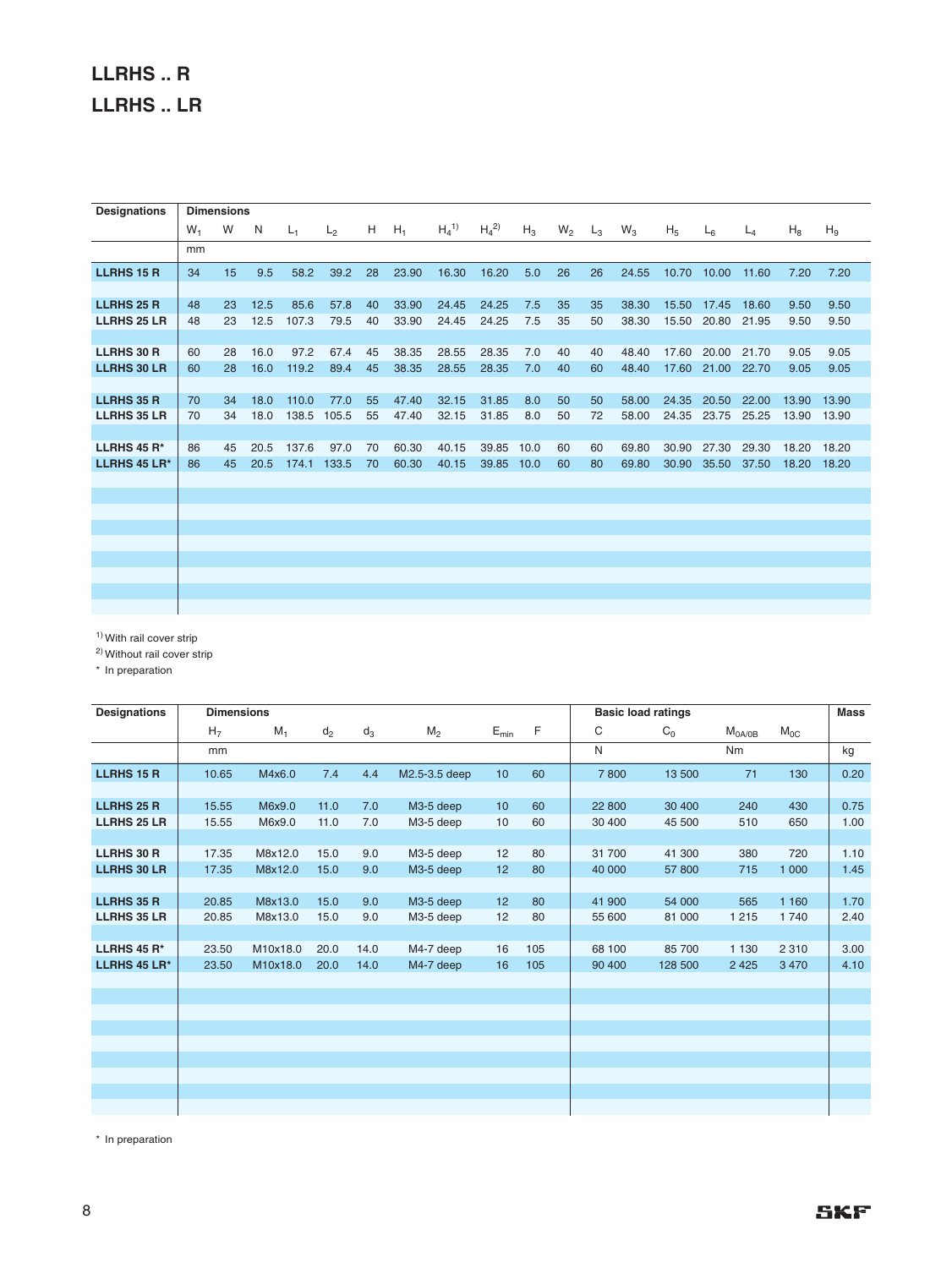**LLRHS .. R LLRHS .. LR**









- **a)** For O-ring Size 15: Ø 4 x 1.0 (mm) Size 25-35: Ø 5 x 1.0 (mm) Open lube bore as required. See Accessories: Mounting lubrication adapter.
- **b)** Lube nipple, size 15: Funnel-type nipple Type A – Thread size M3, DIN 3405  $B_2 = 1.6$  mm Size 25 to 35: AM 6 DIN 71412  $B_2 = 9.5$  mm

Connection possible at all sides.

# **SKF**